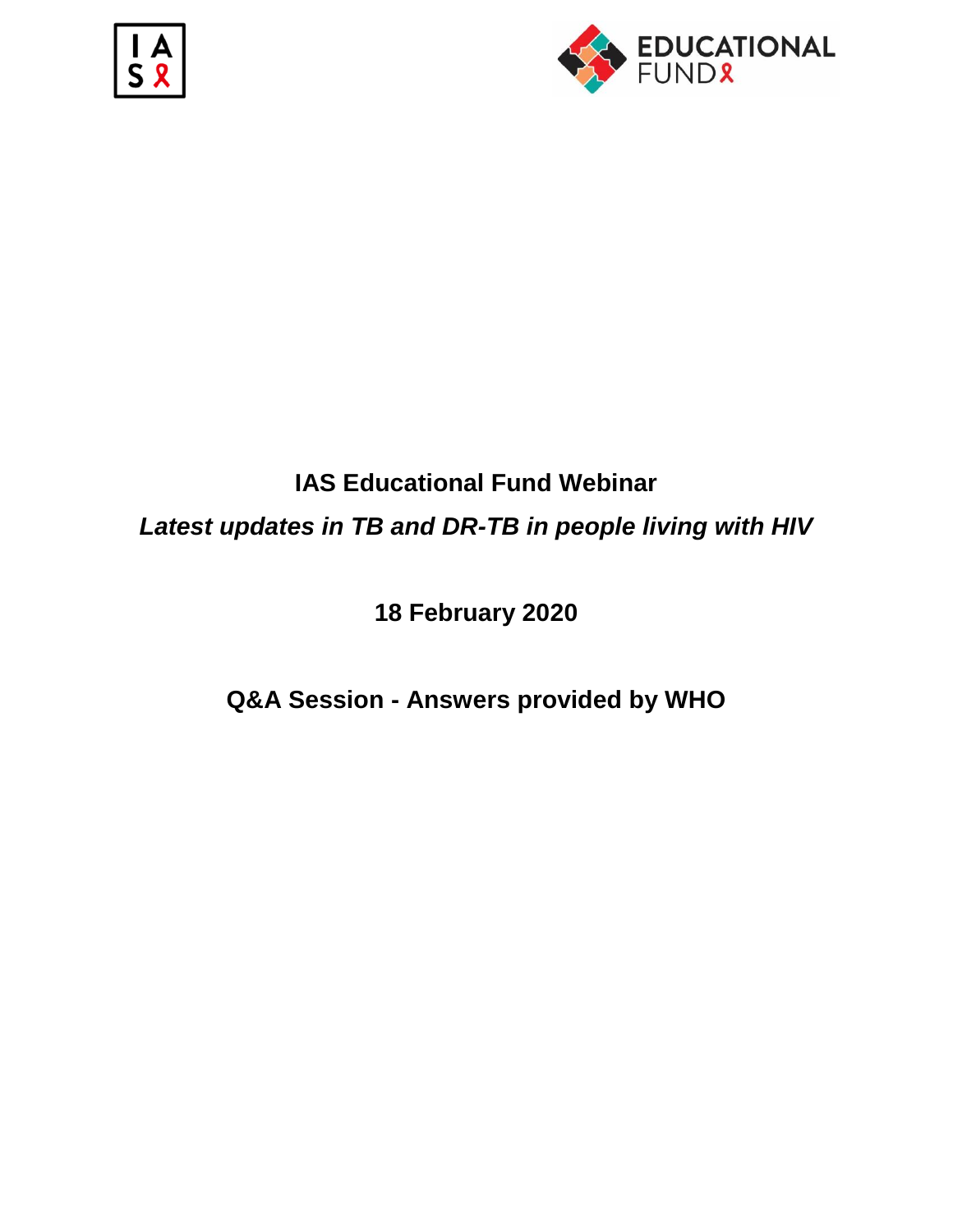

 $\overline{\phantom{a}}$ 



#### I would like to know why people living with HIV are at high risk of acquiring TB?

People living with HIV can have more vulnerable immune systems if they have lower than normal CD4 cell counts and, as per the Global TB report of 2019, an estimated 19 times (range: 15-22) higher risk of acquiring TB than people without HIV.

#### Can blood in sputum affect the result of the Cepheid Xpert MTB/RIF test?

Blood is listed among substances which may interfere with the Xpert MTB/RIF test, causing a possible increase in false-negative or invalid results.  $12$ 

#### Can we monitor TB treatment based on LF-LAM?

No, LF-LAM is a diagnostic test only and should NOT be used for monitoring treatment. Other tests such as sputum smear microscopy and culture should be utilized for treatment monitoring, in accordance with national guidelines.

#### How are we going to monitor the treatment in the case that Cepheid Xpert MTB/RIF was negative and LAM positive?

In this case sputum smear microscopy and culture should be utilized, in accordance with national guidelines. It will be useful to perform baseline sputum smear microscopy or culture for monitoring purposes.

### With a LAM positive result, can urine be processed using NALC-NaOH and tested for Rifampicin resistance on the Cepheid Xpert MTB/RIF test?

Given the difficulties in obtaining extra-pulmonary specimens and the technical limitations of conventional bacteriological methods to aid diagnosis, urine was evaluated as a nonpulmonary diagnostic specimen with promising results.<sup>3</sup> At the moment, no particular processing method is recommended by WHO. More details on the use of urine as a nonpulmonary diagnostic specimen will be included in the WHO policy "Molecular assays intended as initial tests for the diagnosis of pulmonary and extrapulmonary tuberculosis and rifampicin resistance in adults and children. Policy update (2020)", once it is publicly available.

#### What is the percentage of TB-HIV patients with CD4 <200 cells/uL in the TB-HIV co-infected population when diagnosed in the world?

Global data on the proportion of patients with HIV and TB with CD4 counts <200 cells/uL is not available (not reported globally); however, based on country level data analyses and reports from larger cohorts of HIV patients such as the IeDEA cohort, estimates of PLHIV with advanced HIV disease range from 15-40% of those presenting or re-presenting for care. 4

#### Since you said LF-LAM is a rule-in test, do you mean it has higher specificity to be a confirmatory test like rapid point of care HIV tests?

WHO recommends using LF-LAM to assist in the diagnosis of active TB in selected HIVpositive adults, adolescents and children. Thus, LF-LAM should be used in combination with other WHO recommended diagnostic tests, in accordance with national TB algorithms for TB

<sup>1</sup> [https://www.cepheid.com/Package%20Insert%20Files/Xpert-MTB-RIF-ENGLISH-Package-Insert-301-1404-Rev-](https://www.cepheid.com/Package%20Insert%20Files/Xpert-MTB-RIF-ENGLISH-Package-Insert-301-1404-Rev-F.pdf)[F.pdf](https://www.cepheid.com/Package%20Insert%20Files/Xpert-MTB-RIF-ENGLISH-Package-Insert-301-1404-Rev-F.pdf)

<sup>&</sup>lt;sup>2</sup> [http://www.stoptb.org/wg/gli/TrainingPackage\\_XPERT\\_MTB\\_RIF.asp](http://www.stoptb.org/wg/gli/TrainingPackage_XPERT_MTB_RIF.asp)

<sup>3</sup> <https://apps.who.int/iris/bitstream/handle/10665/330395/9789240000339-eng.pdf>

<sup>4</sup> Carmona CID 2018: 32.9% IeDEA and COHERE CID 2018: 31-40% Lamp PLoS One 2019: 15-30%)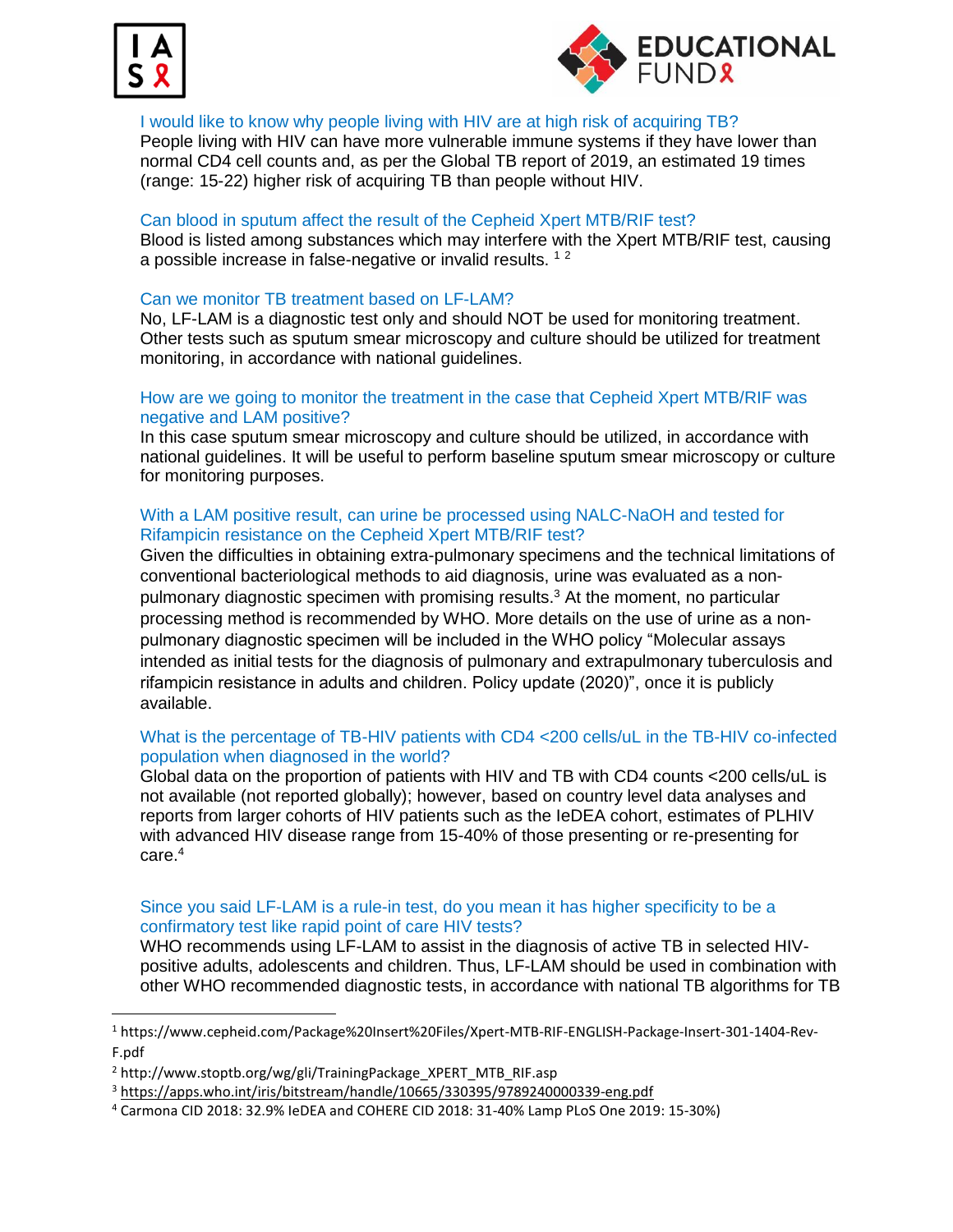



diagnosis. Because the specificity of LF-LAM is suboptimal in some patient populations, e.g. inpatients (82-87%), it cannot technically be called a rule-in test; however, TB treatment can be started based on a LF-LAM positive result while waiting for other tests, in accordance with national algorithms.<sup>5</sup>

#### Do you consider to do ultrasound TB FASH (focused assessment with sonography) for HIVassociated TB to exclude extra-pulmonary TB for outpatient cases with general symptoms with both TB LAM and Cepheid Xpert MTB/RIF tests being negative?

It is recommended to follow clinical diagnostic algorithms per national guidance. WHO and GLI guidance does not specifically include TB-FASH ultrasound within algorithms, as it was never evaluated for this role. $6$  At the same time at national and/or facility level, this may be indicated in some cases, where available, per clinical judgment.

#### How long can someone live with untreated MDR-TB in low resource settings?

This is a very complex question that requires consideration of many risk factors that affect survival, such as HIV co-infection, diabetes, disease severity, poverty, and resource-limited settings. This systematic review may be helpful to appreciate the complexity.<sup>i</sup>

# What's your comment on management of patients with HIV/TB co-treatment on a PI-based regimen? The availability of Rifabutin seems to be the prevailing issue in LMICs.

WHO provides guidance on management of HIV/TB co-treatment addressing drug-drug interactions including between antiretrovirals and rifamycins

[\(https://www.who.int/hiv/pub/arv/arv-update-2019-policy/en/\)](https://www.who.int/hiv/pub/arv/arv-update-2019-policy/en/). Regarding protease inhibitors specifically, if the patient is receiving a rifampicin-containing TB treatment regimen and is on a lopinavir-based ARV regimen, the lopinavir dose will need to be increased per WHO guidelines or the patient will need to be switched to an efavirenz-based regimen, doseadjusted dolutegravir-based regimen (with an additional dose of DTG 50mg 12 hours apart from the ART dose) or other appropriate regimen, depending on age-based recommendations. The drug-drug interactions with other PIs are also described in WHO guidelines<sup>ii</sup>. Rifabutin has a lesser effect on the P450 system in the liver, and these dose adjustments are not required with a rifabutin-including TB treatment regimen.

## Do I consider CD4 testing for the pediatric population?

WHO has published guidance for an advanced HIV disease (AHD) package of care for adults and children<sup>[i]</sup>. In adults and children over 5 years of age, advanced HIV disease is defined as a CD4 count of less than 200 cells/mm $3$  or WHO stage 3 or 4 disease. At presentation, all children under the age of 5 years are considered high risk and deemed to have advanced HIV disease and thus do not require a CD4 cell test for this categorization, although it remains important to measure the level of immunosuppression. In these groups defined as having AHD, PLHIV seeking care should be offered LF-LAM for TB screening as well as other diagnostics and treatment prophylaxis as part of the AHD package of care.

## What would be the recommendation for low resource settings with access to LF-LAM, but without Cepheid Xpert MTB/RIF testing available on-site?

Xpert MTB/RIF (Ultra) is currently recommended as an initial diagnostic test for TB for all groups of presumed TB patients and settings. If Xpert MTB/RIF (Ultra) is not available on site, the diagnostic specimen should be referred to the closest reference facility to perform

 $\overline{\phantom{a}}$ 

<sup>5</sup> <https://www.who.int/tb/publications/2019/LAMPolicyUpdate2019/en/>

<sup>6</sup> [http://www.stoptb.org/wg/gli/assets/documents/GLI\\_algorithms.pdf](http://www.stoptb.org/wg/gli/assets/documents/GLI_algorithms.pdf)